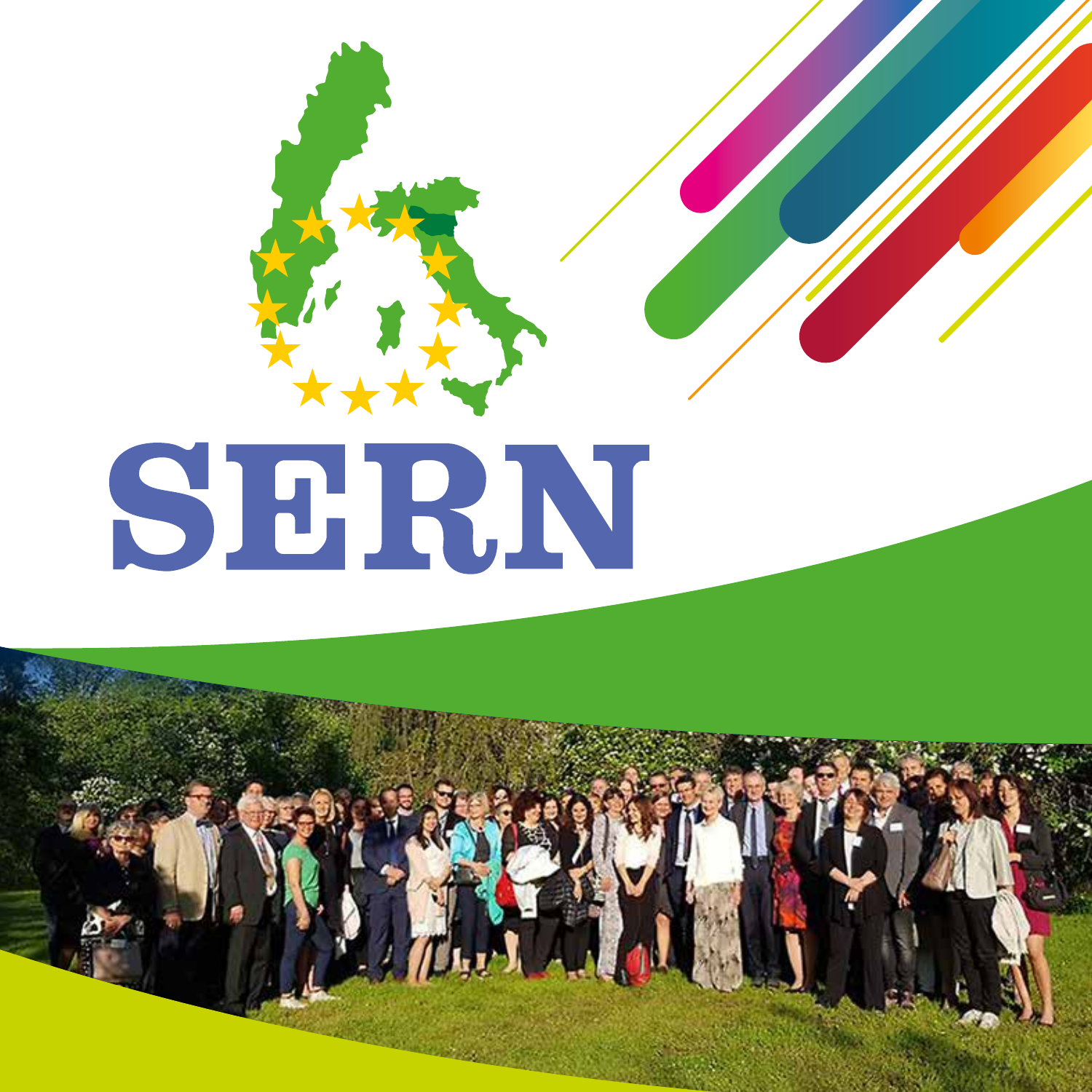# WHAT IS SERN?

SERN is the main transnational network in Europe fostering relations between Northern and Southern Europe and in particular between Sweden and Italy.

A non-profit transnational association, SERN has three characteristics that makes it unique:

- $\rightarrow$  It is the only bilateral network in the European Union that brings together actors from the Northern and Southern states.
- $\rightarrow$  It is a multilevel network where different levels of government interact and collaborate.
- $\rightarrow$  It is open to civil society and to private actors.

## $\mathscr{W}_{\kappa}$  objectives

The main purpose of the network is to promote and support its members in developing long-term relations and partnerships. The objectives of SERN are

- → To create mutual knowledge and know how between Italy and Sweden
- $\rightarrow$  To foster active citizenship and cultural enrichment and to achieve economic and social development.
- $\rightarrow$  To increase the quality of life and the opportunities for the citizens.

# $\mathscr{W}_{k}$ HISTORY

SERN is the result of a long-term process of cooperation and exchange between Italian and Swedish actors. The idea of strengthening the relations between the two areas was launched by AICCRE Emilia-Romagna and group of Italian municipalities in the summer of 2002. The constitutive phase of the SERN network ended in January 2005 with the formal beginning of the activities of the Network.

# **AWARDS** •

In 2018 SERN has been invited by the Italian Erasmus+ national agency INDIRE to present the KA2 project EQUAP as an example of best practice during the project coordinators meeting.





In 2018 the project Bags4Youth has been selected as best practice in the field of support to youth employment by the European Commission and presented at the European week of cities and regions.

In 2013 The Executive Agency for Audiovisual Education and Culture of the European Union

(EACEA) on the basis of the outstanding results obtained as project coordinator of the Comenius Network CREANET has invited SERN to address Comenius project coordinators on issues pertaining project management.





In 2012 the European Commission identified two projects MANTT and QLSE as two of the 25 cases of high quality projects implemented in the context of the Europe for Citizens Programme 2007-2013.

In 2010 the Swedish Embassy in Rome and the Italian Swedish Chamber of Commerce awarded the prize as Promoter of the year of Sweden in Italy to SERN as a result of the work carried out by the network in fostering the relations and links between the two countries.

In 2009 the European Commission identified SERN as best practice in the field of thematic networking and showcased at the General Assembly of CEMR.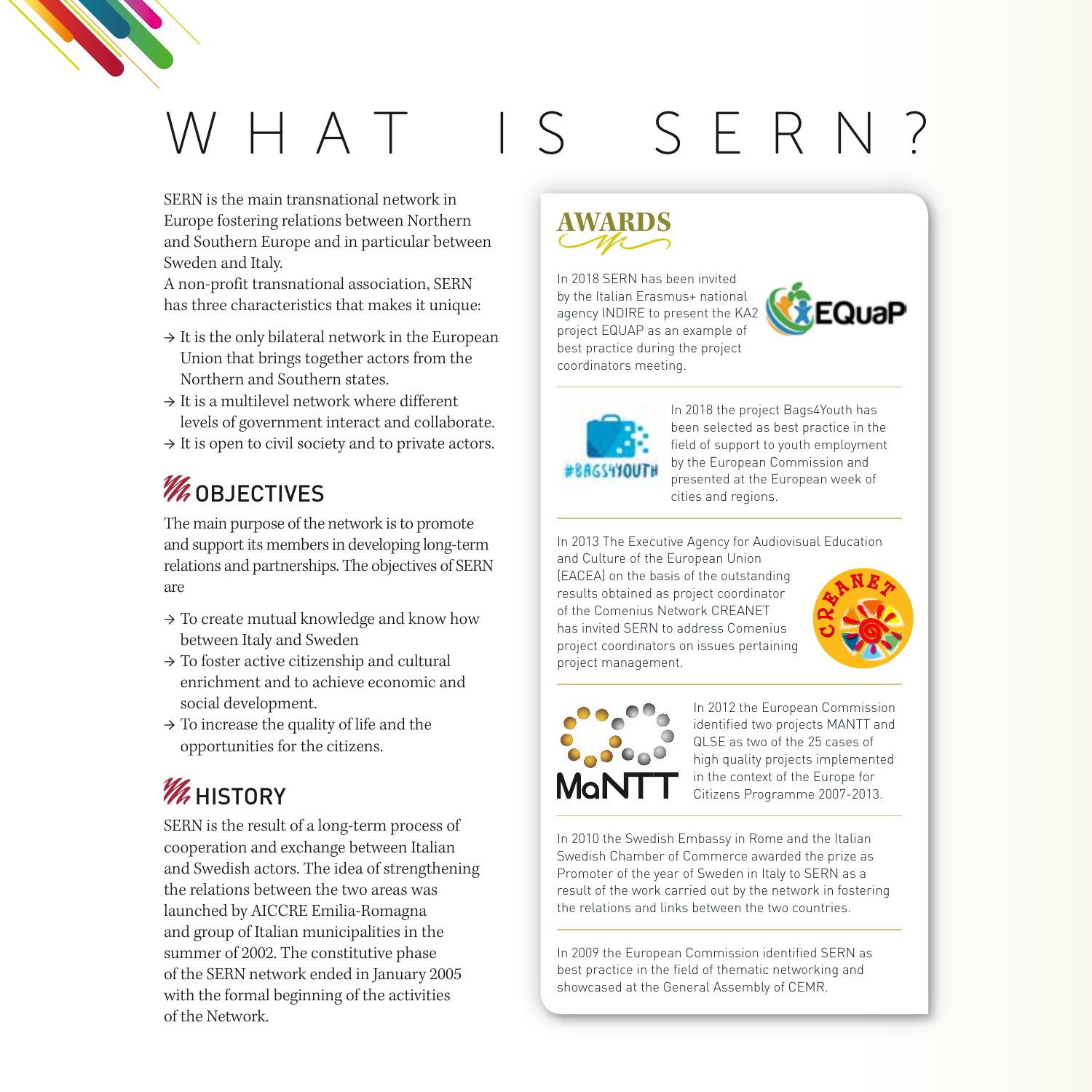

#### **W** MISSION AND VALUES

Our long-term values are: cooperation, common belonging to the EU, democracy and equal opportunities, responsibility and trust. Whitin the framework of reference in which members, together with the Secretariat, define the activities to carry out in the context of the network, values are the basis on which to build up projects and partnerships, together with 6 main driving themes:

- $\rightarrow$  learning and education
- → energy and environment
- → local and regional development
- $\rightarrow$  capacity building
- $\rightarrow$  health and welfare
- $\rightarrow$  social inclusion and migration.

These themes are intended to implement at local level the Europe 2020 strategy areas such as employment, innovation, education, social inclusion and climate/energy according to our values and mission.

## **W**MEMBERSHIP

**SE:** Regions, county councils, municipalities, associations of local and regional authorities.

**IT:** The regional governments, the provinces, the municipalities, the local authorities in their associated forms in Emilia-Romagna, as well as the same institutions of other Italian regions.

**SE and IT:** Subjects from the civil society who agree to the aims and purpose of the Network, including educational institutions at all levels.



#### **W** PARTNERS

Organisations from other countries in the European Union which want to establish more structured relations with the network and its members can become PARTNERS of the Network.



#### **NUMBERS OF PROJECTS FROM 2005 TO 2018**

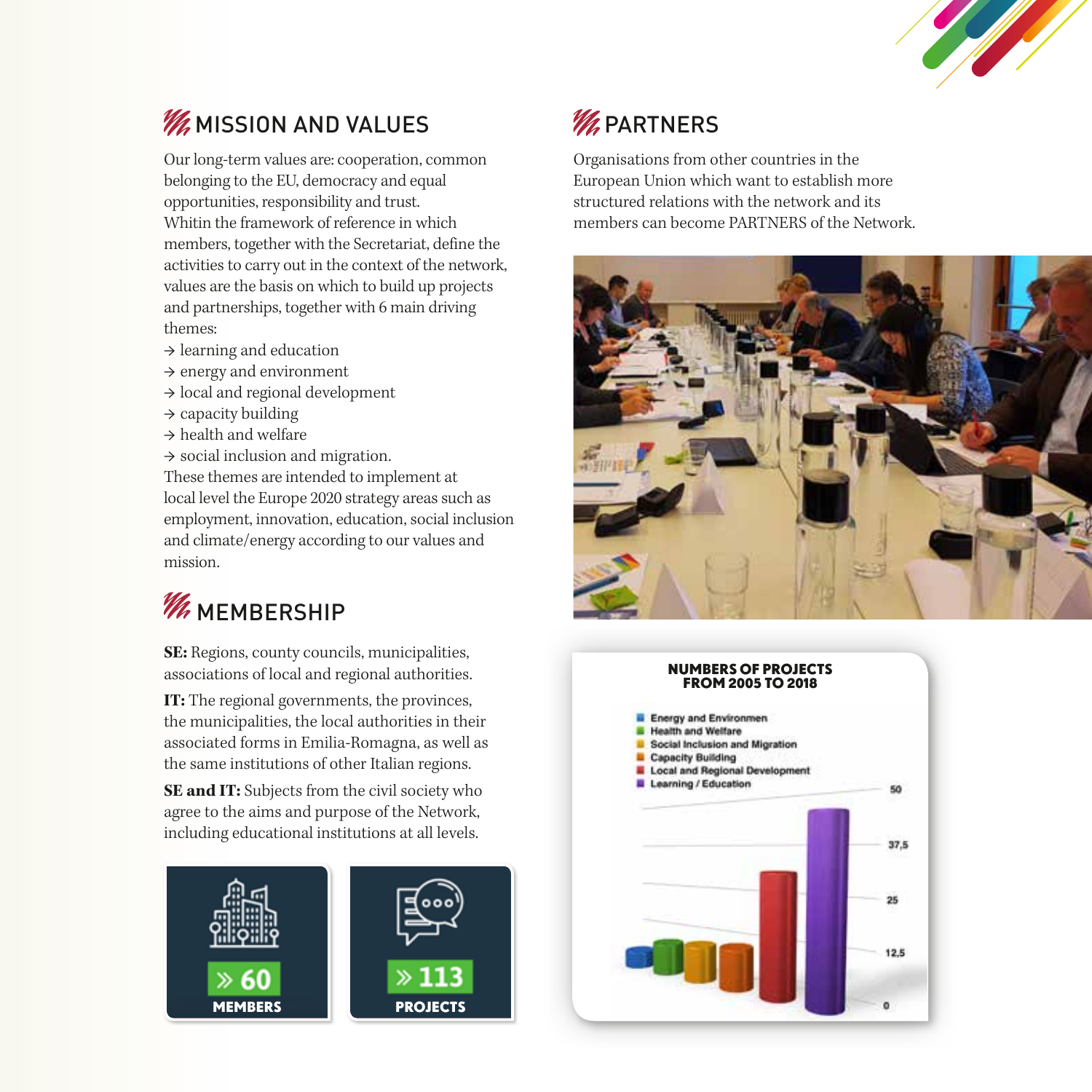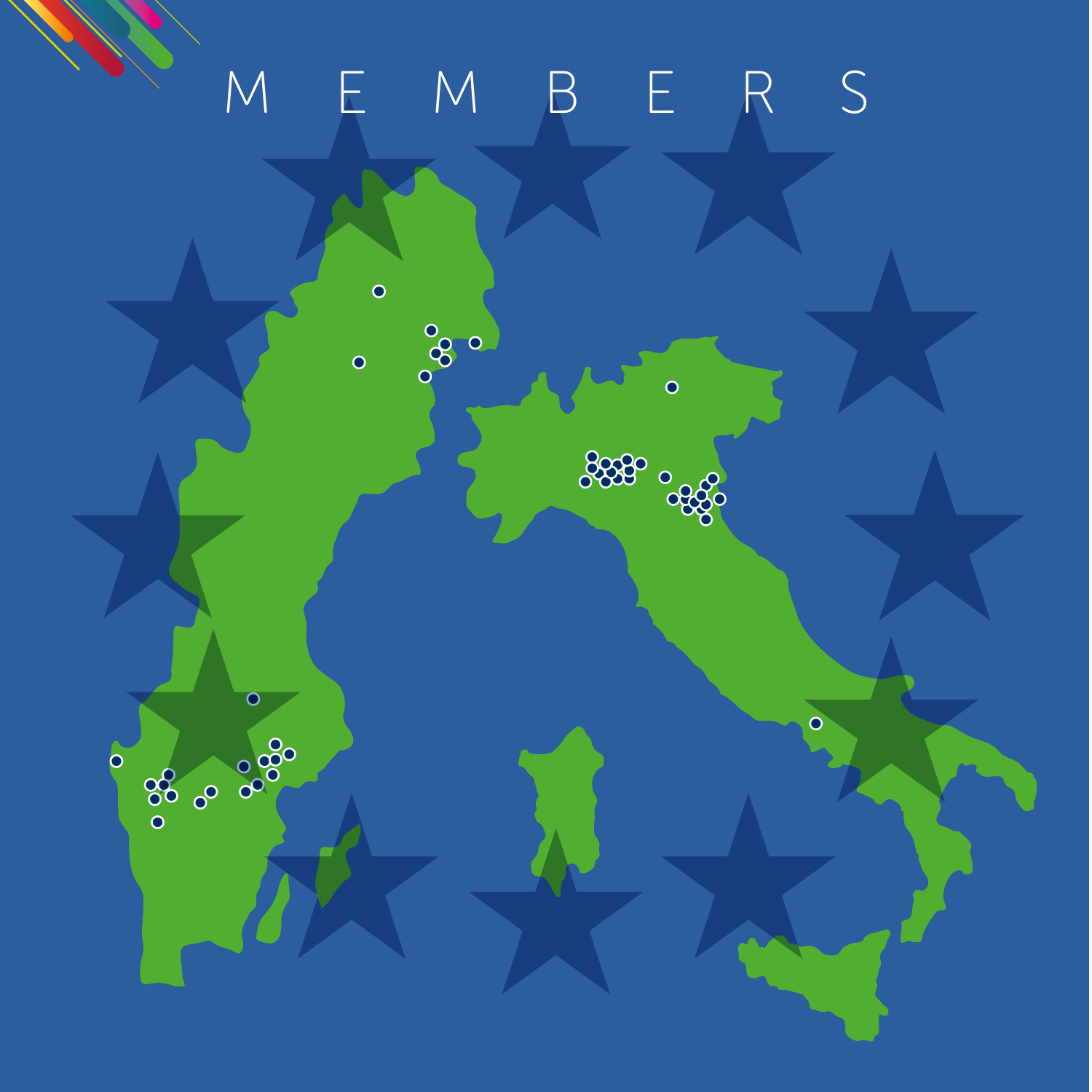#### $\mathscr{W}$ THE ORGANIZATION

The network consists of a General Assembly meeting every year and electing for a two-year-period an Executive Board which has the task to take the main strategic decisions about the Network. The Board

elects a Chair and Vice Chair. The Board appoints the Network Coordinator who is also the Director of the Secretariat. The SERN

GENERAL ASSEMBLY (annual)

Secretariat has the task to ensure the effectiveness of the work carried out in the priority areas, to foster the development of the network and to assist the members in establishing intra-network contacts. The Secretariat also supports the statutory bodies (Assembly, Executive Board, Chairperson, Presidium and Board of Auditors) in order to ensure an effective functioning of the association.

PRIORITY AREAS PROJECT GROUP **SECRETARIAT** THE PRESIDIUM SERVICHAIRMAN EXECUTIVE BOARD (22 representatives)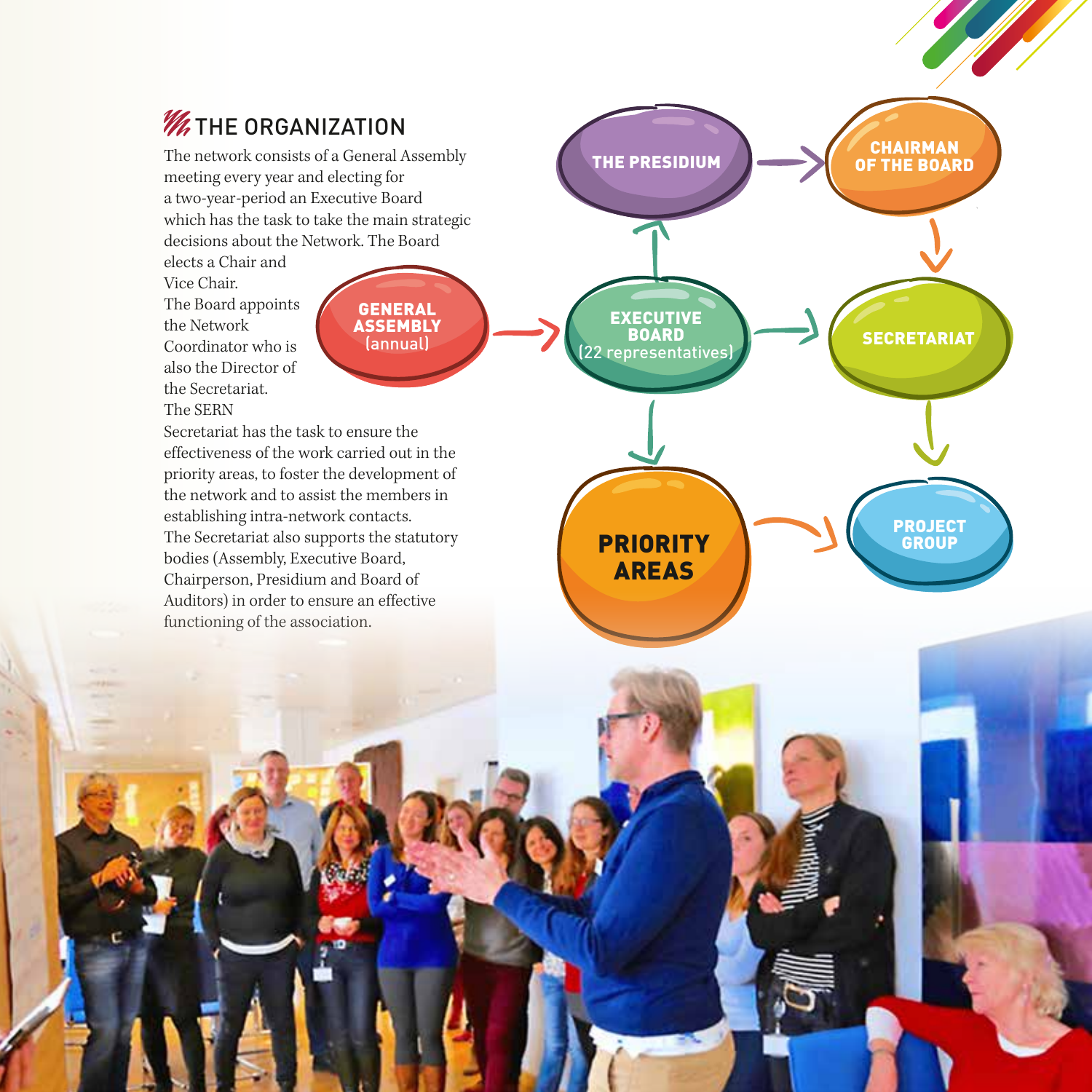#### **W** wORKING METHOD

The collaboration processes within the network can be of different types: Exchanges of information, experience, knowledge, best practices, staff exchanges, learning partnerships. Development of projects financed by its members; Development of projects financed by external funds such as national and/or EU. The development of new projects within the network is a strategic a process of collaboration between a number of members on a specific theme. The project cycle management model (P.C.M.) consists of several phases in a specific order.

SERN members can act as Project Promoter or can participate in a process initiated by another member.

New proposals from project promoters in SERN will be collected ONLY in three specific moments during the year:

| <b>FIRST SLOT</b>  | 15 January-15 February |
|--------------------|------------------------|
| <b>SECOND SLOT</b> | 1 June-30 June         |
| THIRD SLOT         | 15 October-15 November |

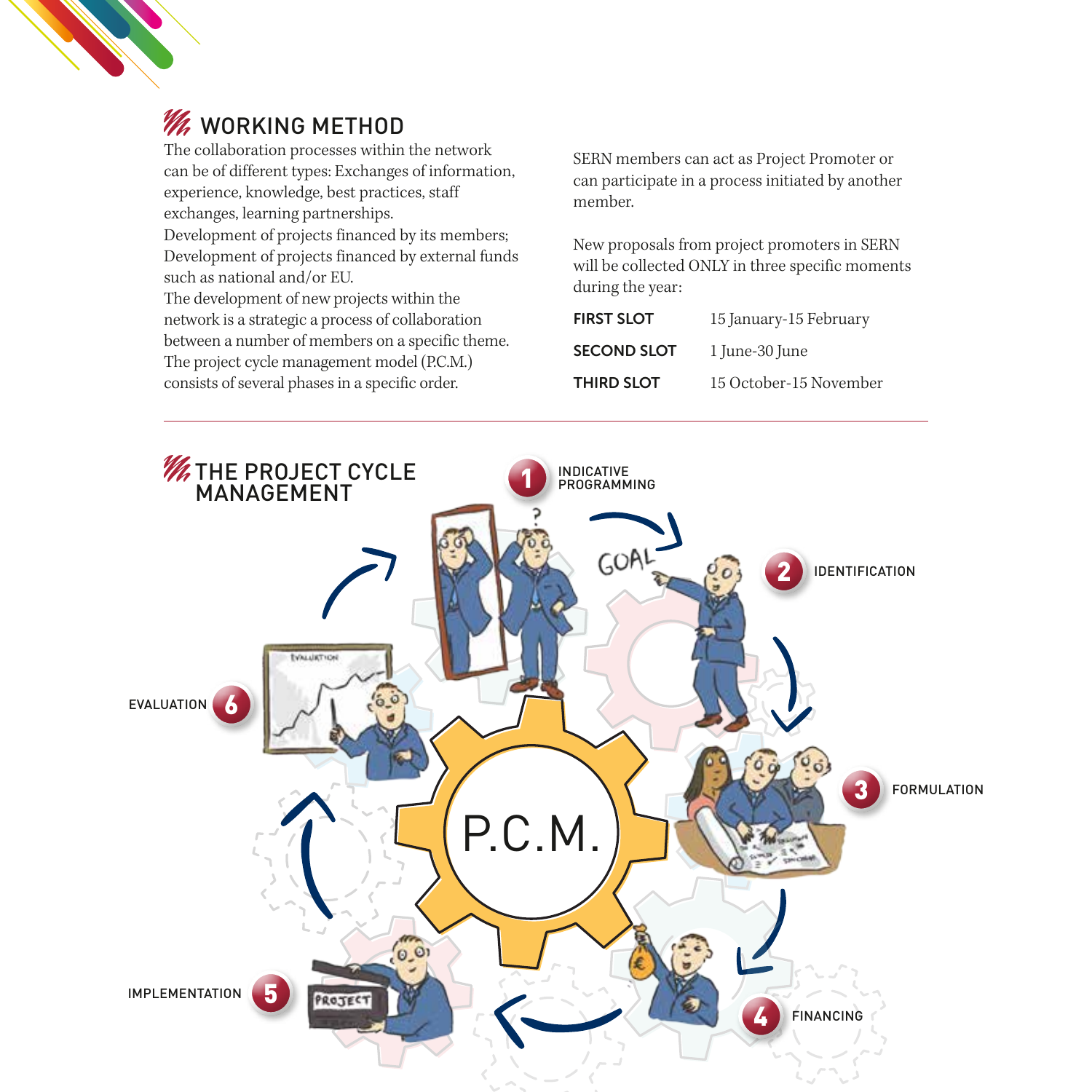#### $\mathscr{W}\!\!$  PROJECT IMPLEMENTATION

 SERN supports the development of relations among its members though the development of projects.

#### **DEVELOPMENT OF INNOVATION** Some examples: Evolaq; Bags4Youth; WIR

Projects under this category are addressed to the creation of one or more innovative products or methods through a research and development process of 2 or 3 years. Partnerships are composed by organisations from different countries, which collaborate by sharing their expertise, practices and competences. The activities include: participation to transnational meetings; study visits; training seminars; testing of the developed products and organisation of dissemination seminars.

Field of application within SERN: school education **Some examples: Creanet; Equap** 

#### **EXCHANGE OF BEST PRACTICES**

These kind of projects make it possible for organisations from different participating countries to work together and present, observe, share best practices. One of the objectives of these projects is to facilitate the transfer of practices and methodologies from one country to another. The activities usually foresee the participation to transnational thematic conferences, study visits and local networking. Field of application within SERN: welfare services, social issues and integration.

### **CAPACITY BUILDING**

 $\mathcal{L} = \mathcal{L} \times \mathcal{L}$ 

Since 2006 SERN has been working to improve the capacity of its members to tackle effectively the challenges posed by the participation in transnational processes of cooperation in the context of the European Union. More specifically, We have succesfully implemented training activities aimed at planning and managing European projects.

# **HOW TO JOIN**



#### **Application Form**

Download and fill in the membership application form. The form has to be signed by the legal representative of the

#### **Sending the form**

Send the form together with a letter of presentation to the Chair of the Executive Board . An e-version of the application form and of the letter shall be also sent to the Secretariat to the attention of Network Coordinator.

#### **Executive Board Approval**

The SERN executive Board normally meets three times a year, in January/February, April/May, and October/ November. When in session the Board will discuss the membership application.

# 1 (2) (3) (4

#### **Payment of the Annual Fee**

Following the approval of the request, the process of the payment of the membership fee shall be carried out within 30 days. If submitted in the second half of the year, the first membership fees are paid for the number of months equivalent to the period between the application date and the end of the year.